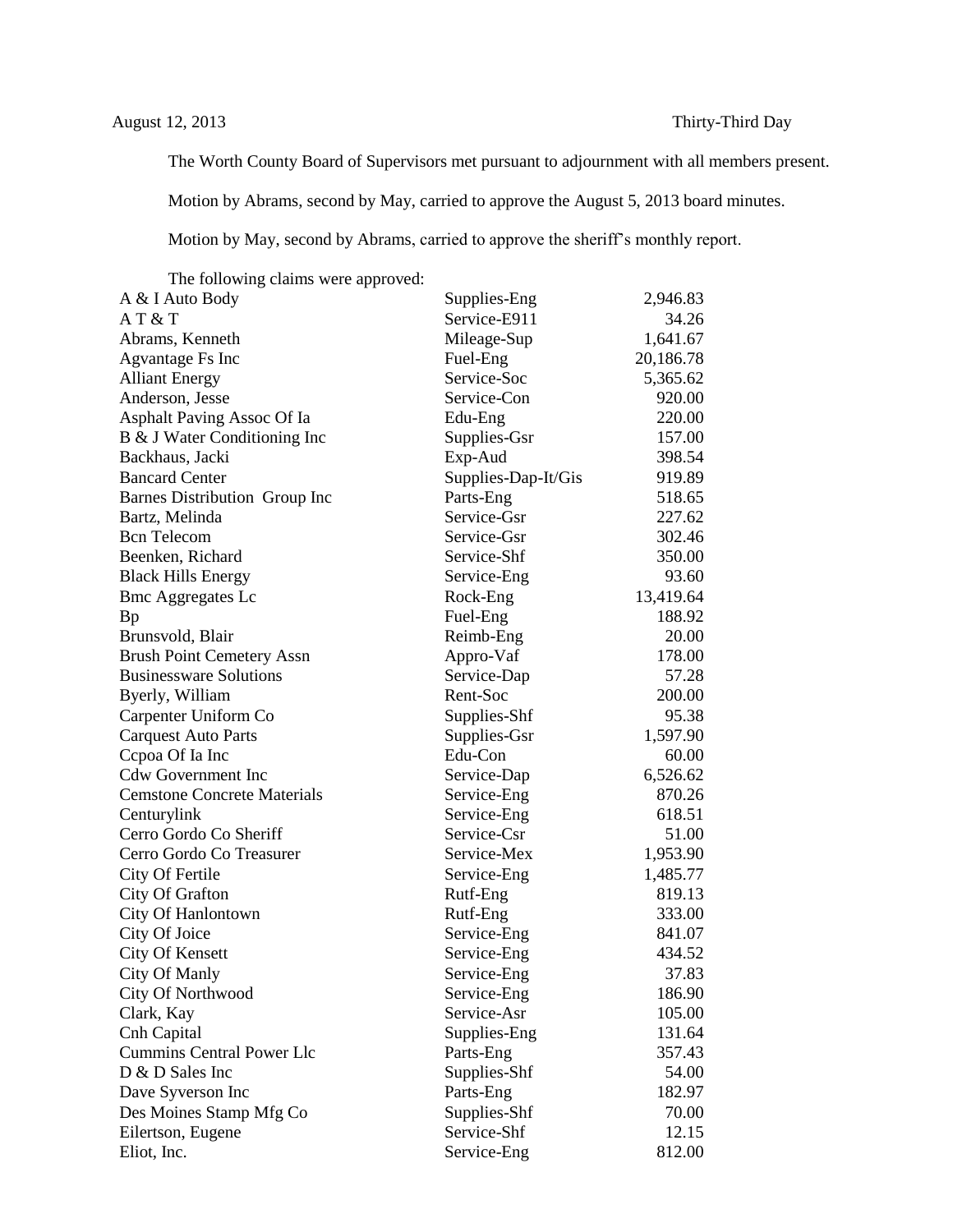| Falkstone Llc                                         | Rock-Eng     | 5,545.29  |
|-------------------------------------------------------|--------------|-----------|
| <b>Fallgatter's Market</b>                            | Supplies-Phd | 573.11    |
| Farm & Home Publishers, Ltd                           | Service-Gsr  | 1,888.50  |
| <b>Fertile Reminder</b>                               | Service-Shf  | 8.00      |
| Floyd County Sheriff                                  | Service-Csr  | 37.00     |
| Franks Repair                                         | Service-Shf  | 19.00     |
| Galls, Llc                                            | Supplies-Shf | 472.27    |
| Google Inc                                            | Service-Dap  | 11.00     |
| Goveonnection Inc                                     | Supplies-Dap | 3,072.90  |
| Govtech Services, Inc.                                | Supplies-Phd | 250.00    |
| Green Canopy Inc                                      | Service-Sdp  | 288.90    |
| Greve Law Office                                      | Exp-Aty      | 154.50    |
| Haugen, David                                         | Mileage-Sup  | 33.60     |
| Healthworks                                           | Service-Shf  | 562.00    |
| Heartland Asphalt Inc                                 | Supplies-Eng | 1,410.54  |
| <b>Heartland Power Coop</b>                           | Service-Eng  | 204.43    |
| Huber Supply Co                                       | Service-Eng  | 105.00    |
| Hurd, Thomas R                                        | Service-Phd  | 1,590.00  |
| Ia Dept Of Public Safety                              | Service-Shf  | 1,422.00  |
| Ia Dept Of Transportation                             | Supplies-Eng | 103.01    |
| Ia Division Of Labor Service                          | Service-Gsr  | 25.00     |
|                                                       | Edu-Shf      | 225.00    |
| Ia Law Enforcement Academy<br><b>Iaccb Conference</b> | Edu-Con      | 310.00    |
|                                                       |              |           |
| <b>Inventory Trading Company</b>                      | Supplies-Shf | 355.00    |
| J & J Machining Welding & Fabr                        | Supplies-Eng | 34.64     |
| Joe's Collision & Performance                         | Service-Shf  | 30.00     |
| <b>Johnson Vinyl Graphics</b>                         | Service-Phd  | 780.00    |
| Knudtson, Kirby                                       | Service-Shf  | 411.68    |
| L R Falk Const Co                                     | Rock-Eng     | 10,658.21 |
| Lair, Paul                                            | Fuel-Eng     | 45.00     |
| Larsen Plumbing & Heating Inc                         | Service-Gsr  | 227.50    |
| <b>Lawson Products Inc</b>                            | Supplies-Con | 135.57    |
| Lexisnexis                                            | Service-Aty  | 134.00    |
| Liberty Tire Recycling Llc                            | Service-Sdp  | 394.40    |
| <b>Mail Services Llc</b>                              | Service-Trs  | 278.86    |
| <b>Manly Junction Signal</b>                          | Service-Sup  | 425.65    |
| Marco Inc                                             | Service-Trs  | 45.79     |
| Mark's Tractor                                        | Parts-Eng    | 1,702.36  |
| Marpe, Roger                                          | Service-San  | 200.00    |
| Marshall & Swift Inc                                  | Service-Gsr  | 318.63    |
| Martin Bros Dist Co. Inc                              | Supplies-Gsr | 337.76    |
| <b>Martin Marietta Materials</b>                      | Rock-Con     | 10,651.55 |
| Martinson, Daniel                                     | Service-San  | 196.00    |
| Mason City Fire And Rescue                            | Service-Mex  | 300.00    |
| May, Dennis                                           | Mileage-Sup  | 55.65     |
| Mediacom                                              | Service-Phd  | 509.80    |
| <b>Medical Arts Press</b>                             | Supplies-Phd | 70.70     |
| Mercy Medical Center-North Ia                         | Service-Mex  | 1,519.12  |
| <b>Midwest Technology Services</b>                    | Service-Phd  | 287.50    |
| <b>Midwest Wheel Companies</b>                        | Parts-Eng    | 1,529.18  |
| Mireles, Sandra                                       | Mileage-Mha  | 472.50    |
| Mitchell Co Sheriff                                   | Service-Csr  | 87.32     |
| Mittelstadt Funeral Home                              | Service-Mex  | 445.00    |